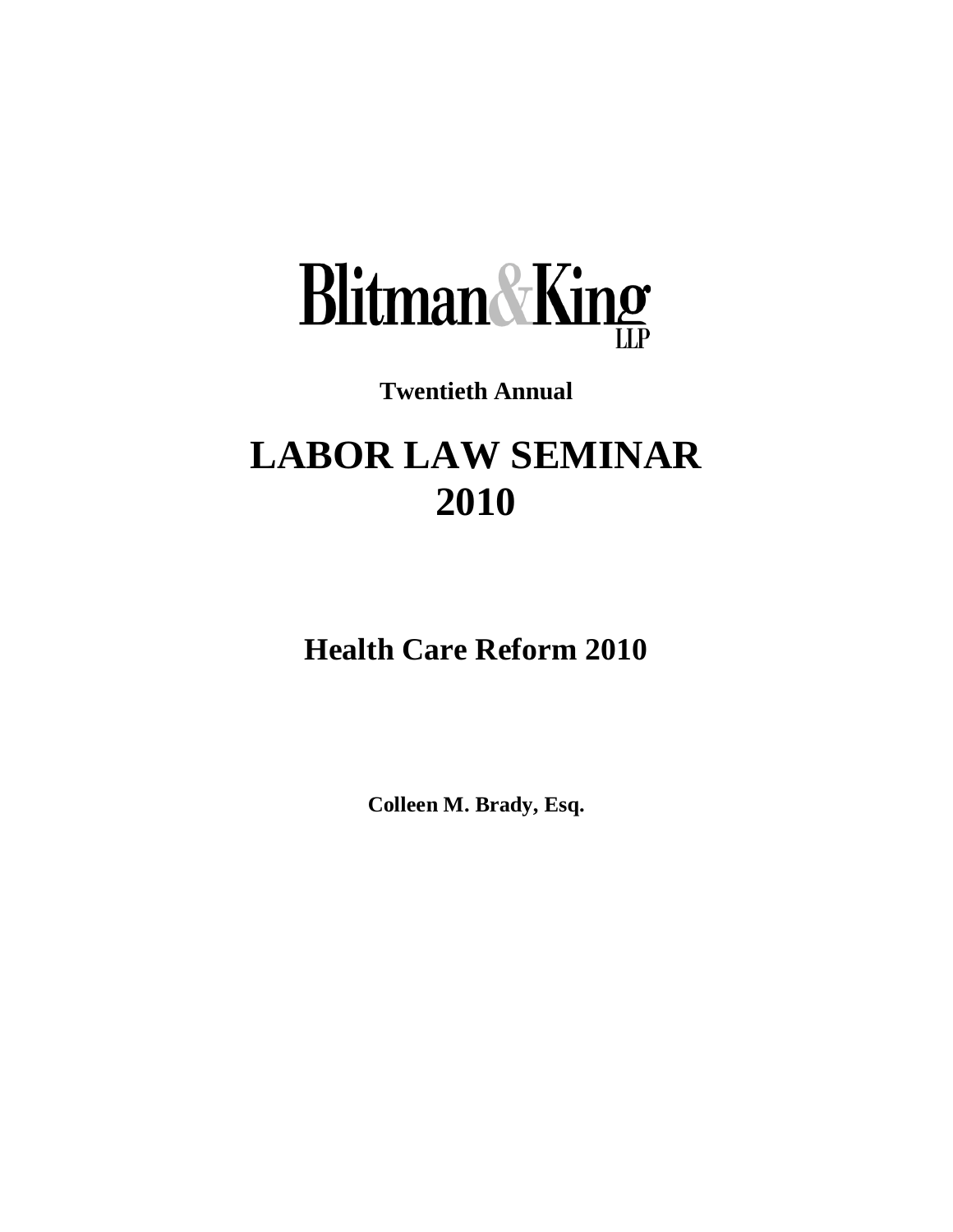# **TABLE OF CONTENTS**

| I.  |                                                                                                   |                                                                   |  |
|-----|---------------------------------------------------------------------------------------------------|-------------------------------------------------------------------|--|
|     | A.                                                                                                |                                                                   |  |
|     | <b>B.</b>                                                                                         |                                                                   |  |
| П.  |                                                                                                   |                                                                   |  |
|     | A.                                                                                                |                                                                   |  |
|     | <b>B.</b>                                                                                         | DISSENSION CONCERNING WHAT IS CAUSING THE SYSTEM TO FAIL3         |  |
| Ш.  | <b>CURRENT LEGISLATIVE ATTEMPTS TO INTRODUCE HEALTH CARE</b>                                      |                                                                   |  |
|     | A.                                                                                                |                                                                   |  |
|     | <b>B.</b>                                                                                         | HOUSE HEALTH CARE REFORM BILL: AFFORDABLE HEALTH CARE FOR         |  |
|     | $\mathcal{C}$ .                                                                                   | SENATE REFORM BILL: PATIENT PROTECTION AND AFFORDABLE CARE ACT  6 |  |
|     | D.                                                                                                |                                                                   |  |
|     | E.                                                                                                |                                                                   |  |
| IV. | THE GREAT DEBATE: SHOULD HEALTH CARE BE NATIONALIZED<br>OR OTHERWISE BE CONTROLLED BY THE FEDERAL |                                                                   |  |
|     | A.                                                                                                |                                                                   |  |
|     | <b>B.</b>                                                                                         | ARGUMENT FOR A NATIONALIZED HEALTH CARE SYSTEM  8                 |  |
|     | $\mathsf{C}$ .                                                                                    | ARGUMENT AGAINST A NATIONALIZED HEALTH CARE SYSTEM 9              |  |
| V.  |                                                                                                   |                                                                   |  |
|     | A.                                                                                                |                                                                   |  |
|     | <b>B.</b>                                                                                         |                                                                   |  |
|     | C.                                                                                                |                                                                   |  |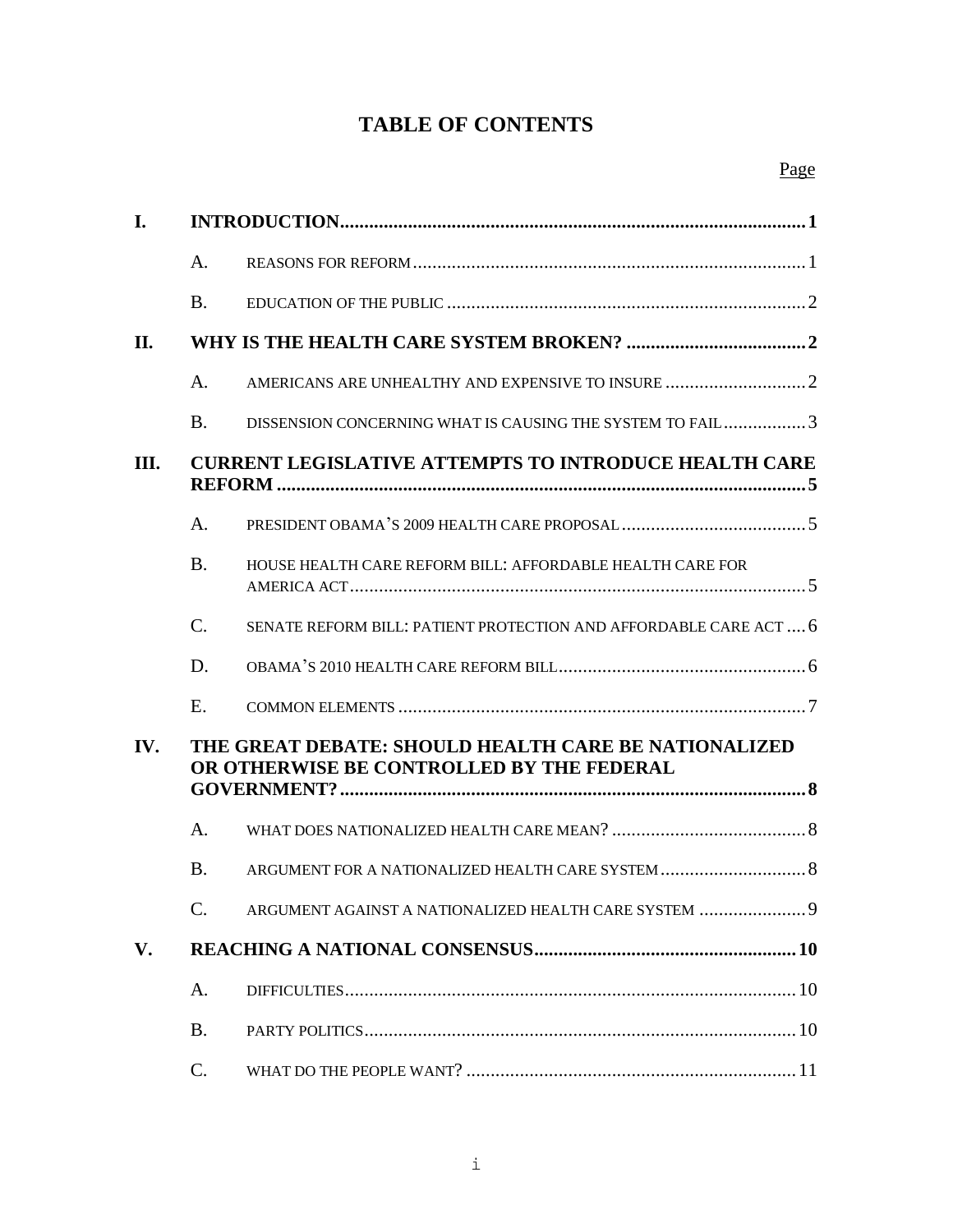# **HEALTH CARE REFORM 2010**

#### **By: Colleen M. Brady, Esq.**

#### <span id="page-2-1"></span><span id="page-2-0"></span>**I. INTRODUCTION**

#### A. REASONS FOR REFORM

- 1. The United States currently has the most expensive health care system in the world, and yet is one of the most inefficient systems as far as getting care to those who need it. The Unites States is ranked as  $38<sup>th</sup>$  place in the area of health care by the World Health Organization.
- 2. It is estimated that 70% of all deaths are caused by chronic diseases such as heart disease, diabetes, cancer, etc, may of which deaths would have been preventable had quality care been provided, including early detection. (*www.useconomy.about.com).*
- 3. Health care costs have been rising in unprecedented rates, causing a tremendous burden on working families, and the projections for long term growth of the Nation as a whole. In 2003, for example, the costs of health care rose 7.7%, which was four times the national inflation rate.
- 4. It is estimated that health insurance costs are rising at a rate of approximately 11% per year. If costs continue to rise at the current rate, heath care expenditures will reach 20% of the GDP within the next decade. *(www.whitehouse.gov)*. This will be the highest percentage in the developed world and twice as much per persona than any other developed country – *and it is ruining our economy.*
	- a. Increased costs have forced employers to either cut out health care coverage entirely, or have required employees to contribute a large portion of their earnings to help pay for the costs.
	- b. Employers have likewise been forced to cut back on other benefits, and employees have lost a significant portion of their spending power – all contributing to a weak economy.
	- c. Employers that do attempt to keep pace with rising costs find themselves unable to compete with global markets, since the increased cost of health care naturally flows to the consumer.
- 5. Health insurance remains unobtainable to over 43 million citizens, many of whom have only minimal coverage. This is said to average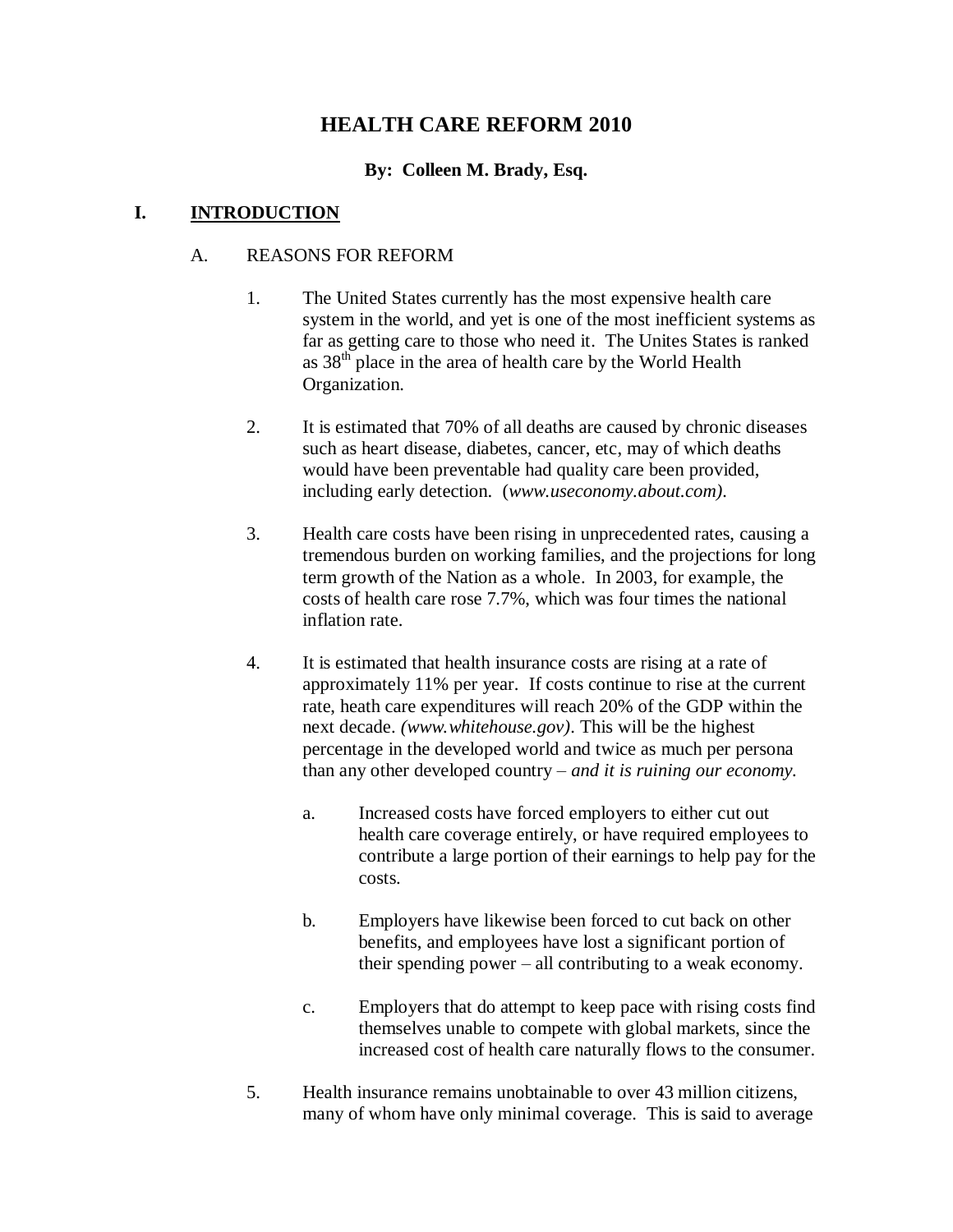out to about 25%, or one in four Americans, who not have adequate health care coverage – with half of all bankruptcies resulting from medical costs. (*www.useconomy.about.com*).

#### <span id="page-3-0"></span>B. EDUCATION OF THE PUBLIC

- 1. Need to participate in the process and understand the underlying issues.
- 2. Currently there is a lack of understanding by the public of the major proposals at issue, resulting in confusion which thwarts the democratic process.
- 3. At this point the majority of Americans have stated that they are uncomfortable supporting any legislation specifically because they do not understand it. Although the bills are available online, they can run over 1,000 pages in length and be difficult to understand for those not versed in legislative interpretation.
- 4. Major campaigns are being waged both for and against health care reform, and so Americans must familiarize themselves with the facts and potential consequences in order to take independent action.

# <span id="page-3-2"></span><span id="page-3-1"></span>**II. WHY IS THE HEALTH CARE SYSTEM BROKEN?**

# A. AMERICANS ARE UNHEALTHY AND EXPENSIVE TO INSURE

- 1. Mortality rates are beginning to decrease for the first time in history.
- 2. Pharmaceutical companies compete with each other to sell drugs that treat the symptoms of the disease, but not the disease itself.
- 3. The growing childhood obesity epidemic is exacerbated by schools who serve lunches designed to keep cost low and therefore meet only the minimum nutritional guidelines.
- 4. Almost 40% of Americans are on some type of prescription drug. It is argued that in many cases, these drugs would be otherwise unnecessary in persons of healthy weight, and can cause dangerous side effects or even result in shorter life spans.
- 5. With a poor economy, Americans tend to forfeit vacation time, work overtime when available, and put less emphasis on a healthy worklife balance than their European counterparts, resulting in an epidemic of chronic stress related illnesses.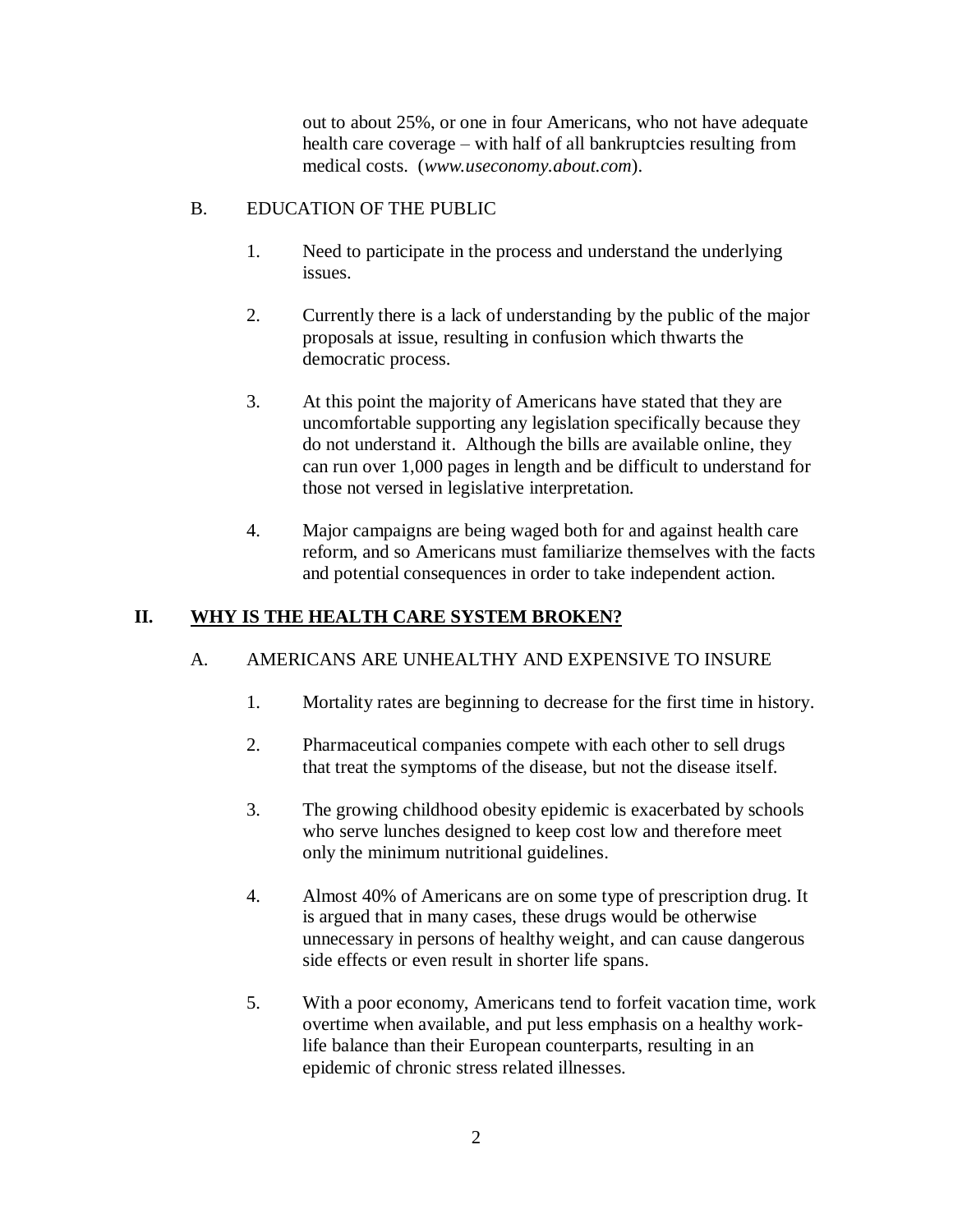6. A typical Americans diet is one of the most nutritionally void diets in the world. While the fast food and soda industries have strengthened their lobbying efforts in Washington to combat negative publicity, the two current leading causes of death in America are diabetes and heart disease.

#### <span id="page-4-0"></span>B. DISSENSION CONCERNING WHAT IS CAUSING THE SYSTEM TO FAIL

- 1. There have been hundreds of studies attempting to find the "single link" that is causing the health care system to fail, but all have cited different causes. The interaction of numerous factors makes it difficult to ascertain what exactly is causing the health care system to fail; therefore dissension exists with respect to the best ways both identify and "fix" the problem *(www.healthcarereform.org).*
- 2. A number of theories have developed, and while no one theory has any sustainable evidence showing that it is the "answer" to the health care issue in the country, they are nevertheless interesting to consider:
	- a. Some have argued that doctors in the United States make a greater living than anywhere else in the world, and maintain practically complete autonomy. This translates further into an incentive for physicians to merely maintain disease without curing it. Proponents of this theory maintain that the salaries of physicians should be more "performance based." (i.e. based on the disease cured, not the size of their loyal clientele.)
	- b. The same can be said about health care insurance, meaning that the insurance industry is more concerned with simply maintenance care, rather than with fixing the issues of disease itself. There is a strong and powerful lobbying market in Washington, with insurance companies spending \$1.4 million a day for lobbying purposes. *(www.americanhealthcarereform.org)*. Lobbying efforts are funded by the premiums paid by the insured's (the workers) for health coverage, and the focus is on rationalizing the high costs of deductibles, maintaining polices such as refusing coverage for pre-existing conditions, and attempting to keep other competitors out of the market.
	- c. Another frequently cited cause for the failure is Medicaid fraud. Many citizens are under the belief that both providers and recipients of Medicaid engage in a number of illegal practices for the purposes of, in the case of individuals,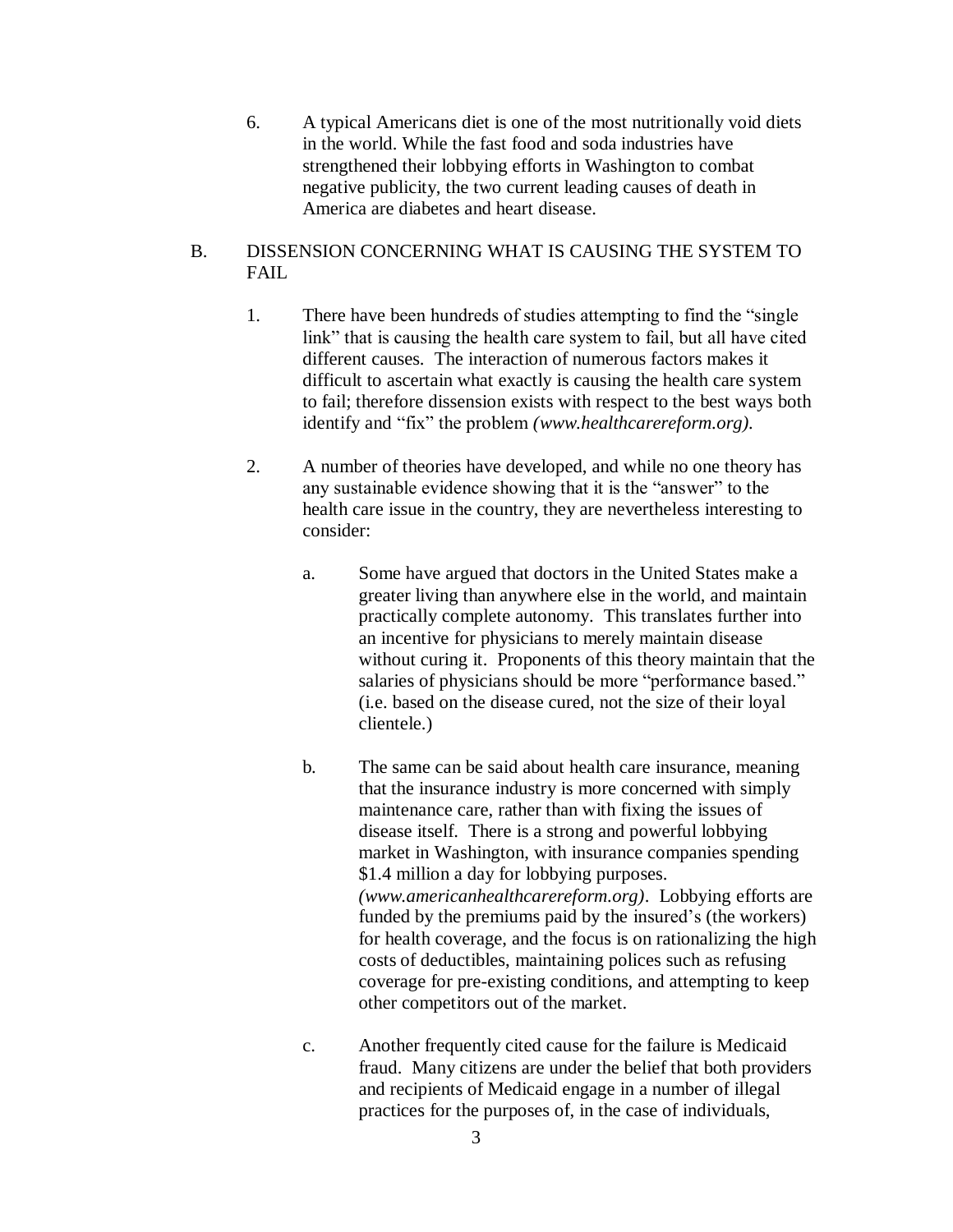obtaining coverage when they do not otherwise need it, or, in the case of service providers, generate substantial bills to Medicaid to obtain fees for services that were never performed.

- d. While not necessarily considered a precise reason for health care failure, but certainly considered an exacerbating proponent, is the decreased staffing that exists at hospitals and health care facilities.
	- (1) A 2008 Health and Human Services ("HHS") report cited the particularly troubling increasing incidents of health care mistakes and patient safety errors causing increased deaths.
	- (2) According to a study cited by the AFL-CIO, hospitals are severely understaffed, giving rise to a growing number of otherwise preventable deaths due to the lack of personnel and safety precautions. *(www.aflcio.org).*
	- (3) According to reports from both the HHS and AFL-CIO, the failure of Americans to seek medical care due to lack of coverage has also resulted increased costs, since by the time care is sought the condition has already developed into a highly serious and costly illness.
- e. Pharmaceutical spending has grown out of control, and the amount of Americans taking drugs has proliferated with the onslaught of advertisement and "perks" to physicians who encourage use of certain products. *(www.aflcio.org).*
	- (1) The use of prescription drugs by minors has nearly tripled in the last decade, at the same time creating a new "clientele" for pharmaceutical companies to target.
	- (2) Advertising costs have increased tremendously, with drug companies fighting to gain to customers. These costs are consequently passed on to consumers as well.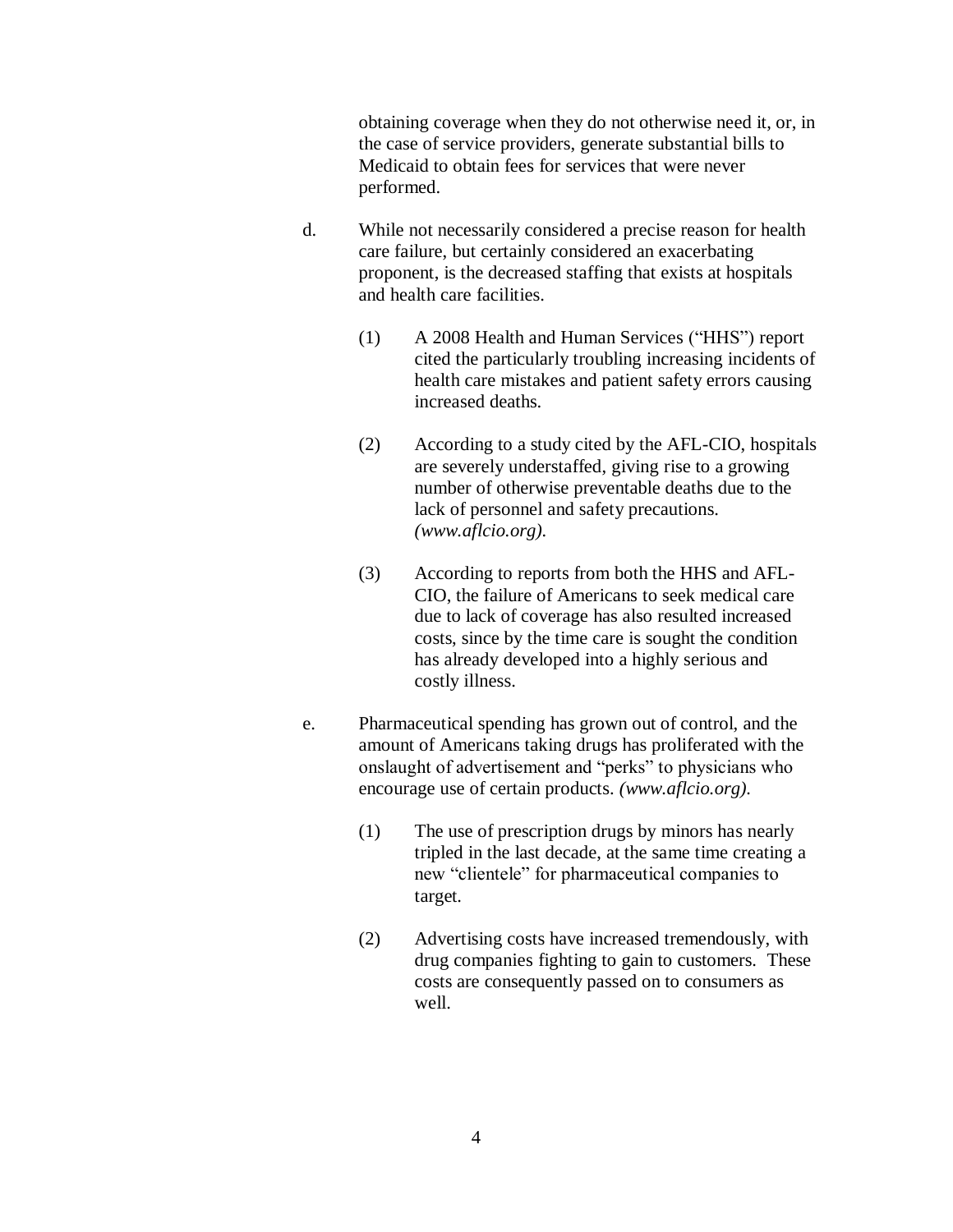#### <span id="page-6-0"></span>**III. CURRENT LEGISLATIVE ATTEMPTS TO INTRODUCE HEALTH CARE REFORM**

#### <span id="page-6-1"></span>A. PRESIDENT OBAMA'S 2009 HEALTH CARE PROPOSAL

- a. Entitled the Health Care for America Plan.
- b. Operates similarly to Medicaid for individuals who do not have any health insurance.
- c. The Plan was expected to lower health care costs by allowing the government to bargain for lower prices and reduce inefficiencies in the system (Council of Economic Advisors).
- d. This Plan proposed that health care costs would be lowered and result in savings to families, equaling \$2,600 in 2020 and up to \$10,000 by 2030.
- e. The decreased costs would have lowered unemployment, and would have reduced the deficit by 6% of the GDP by 2040.
- f. A primary feature was that by expanding health care coverage, emergency visits by the uninsured would have been reduced to the point of saving \$100 billion per year.
- g. Government sponsored health care would have removed the burden of coverage from small businesses, allowing them to be more competitive and attract more highly skilled workers.

#### <span id="page-6-2"></span>B. HOUSE HEALTH CARE REFORM BILL: AFFORDABLE HEALTH CARE FOR AMERICA ACT

- 1. This bill was announced October 29, 2009, and passed by the House on November 7, 2009.
- 2. The estimated cost of the bill would be \$894 billion over 10 years.
- 3. However, it would reduce the deficit by \$104 billion, and save \$460 billion over 10 years by levying a surtax on high income earners.
- 4. Similar to Obama's 2009 Plan in that it would provide a government run health insurance program.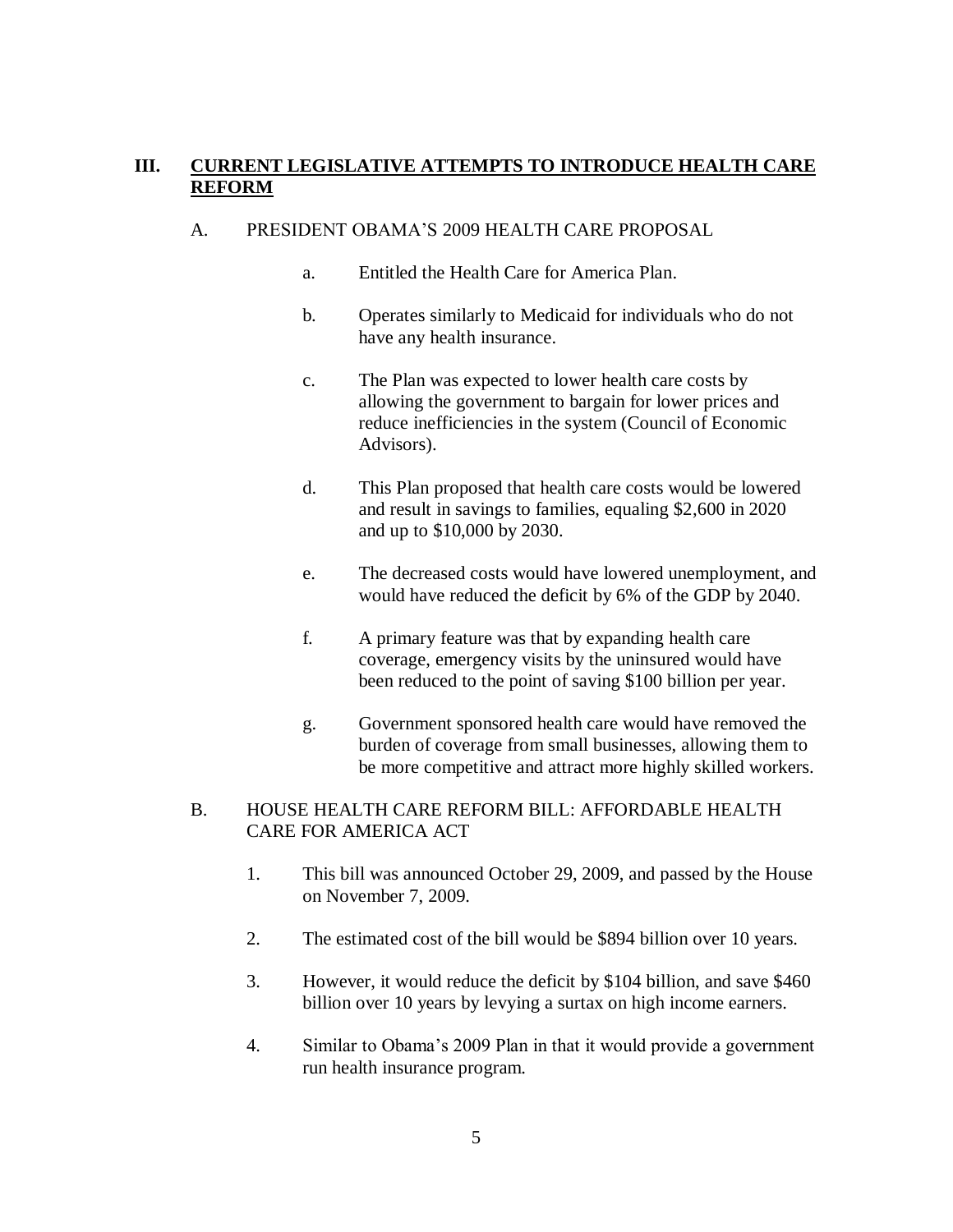5. The bill would also offer direct subsidies to help the uninsured purchase insurance through exchanges.

#### <span id="page-7-0"></span>C. SENATE REFORM BILL: PATIENT PROTECTION AND AFFORDABLE CARE ACT

- 1. The bill was announced on November 18, 2009 and passed by the Senate on December 24, 2009.
- 2. The Act proposed a cost of \$871 billion over the next 10 years, with a reduction in the budget deficit by \$132 billion over the next 10 years.
- 3. A major feature of this bill is that it would create an exchange to allow individuals and employers to shop for insurance plans.
- 4. The bill would fine companies that don't provide insurance, but provide a tax break for small businesses that can't afford health coverage.
- 5. Most citizens and legal residents would have to be covered, but premium and cost-sharing credits available based on income level.
- 6. Small business employers would also be able to purchase plans on the exchange.
- 7. Employers would have to pay penalties for employees who receive tax credits for health insurance.
- 8. The government would be able to impose regulations on health plans on the exchange, and on individuals and employers purchasing insurance on the exchange.

# <span id="page-7-1"></span>D. OBAMA'S 2010 HEALTH CARE REFORM BILL

- 1. In February, President Obama introduced a new health care reform proposal, which essentially was built on the Senate Bill.
- 2. This bill proposed to regulate the health care industry under a sevenmember Health Insurance Rate Authority that could deny or limit substantial premium increases (traditionally a power left to the states).
- 3. Like the Senate Bill, the President's bill would create an exchange that allowed families and small businesses to shop for insurance plans.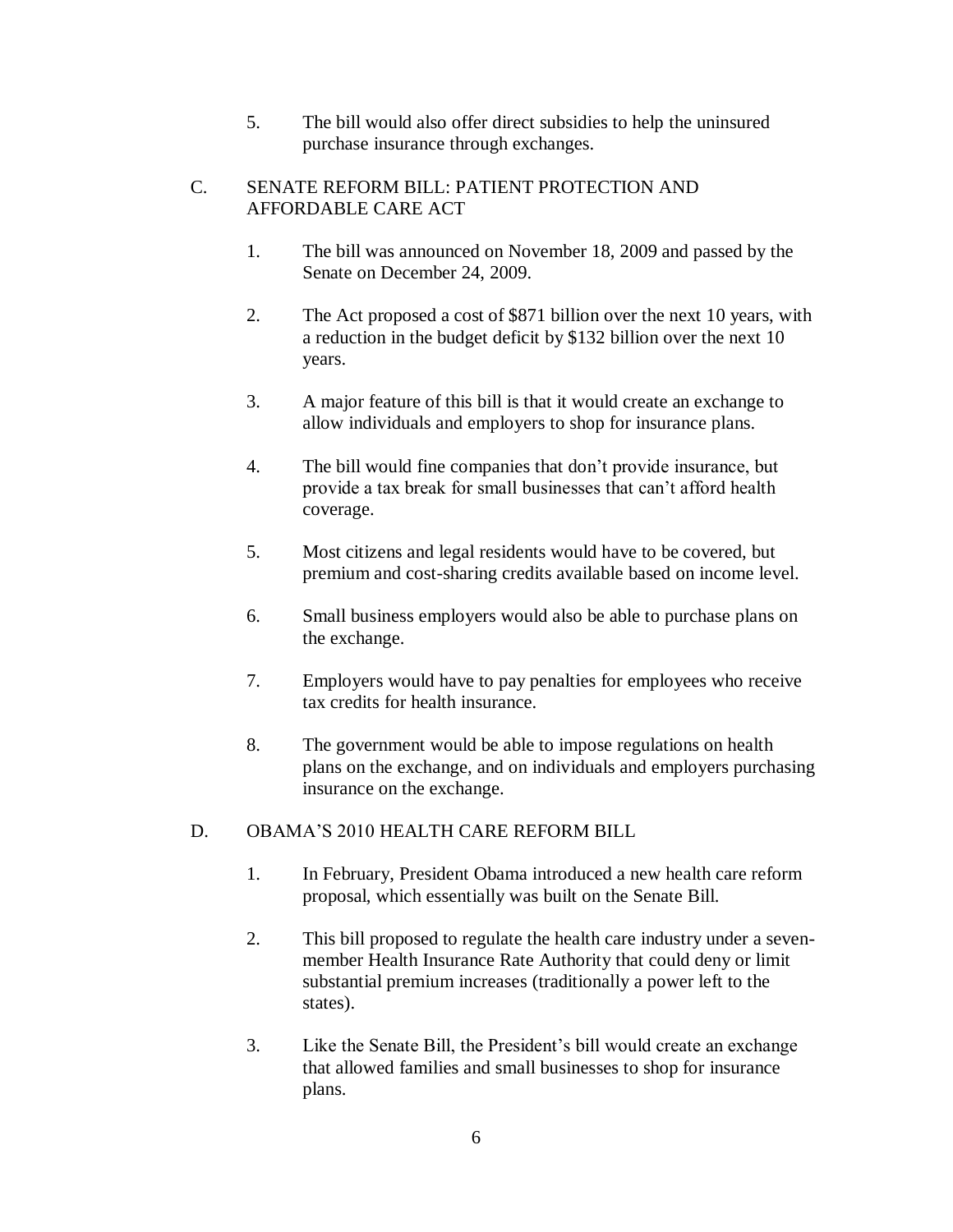- 4. The bill would require most U.S. citizens and legal residents to have health insurance coverage.
- 5. Individuals purchasing their insurance on the exchange would receive cost-sharing credits, based on their income.
- 6. Employers would have to pay penalties if they employed individuals receiving tax credits from the Exchange.
- 7. This bill cut federal funding for abortion but cut back taxes on the high end health plans (dubbed the "Cadillac Plans").
- 8. The government would be able to impose regulations on health plans on the exchange, and on individuals and employers purchasing insurance on the exchange.

# <span id="page-8-0"></span>E. COMMON ELEMENTS

- 1. Each of the bills presented proposed to preclude illegal immigrants from getting government funds to pay for health insurance, but such immigrants would not be required to provide proof of citizenship before receiving services.
- 2. Expansion of Medicaid:
	- a. Both the 2010 Obama Bill and the Senate Bill would expand Medicaid to all individuals under age 65 with incomes up to 133% of the Federal Poverty Level ("FPL).
	- b. The House Bill proposed expanding Medicaid to all individuals with income up to 150% of the FPL.
	- c. These increases in Medicaid would be subsidized initially by Federal government aid.
	- d. Individuals qualifying for Medicaid would be automatically enrolled.
- 3. All three bills provide a means of addressing tort reform, although through slightly different means.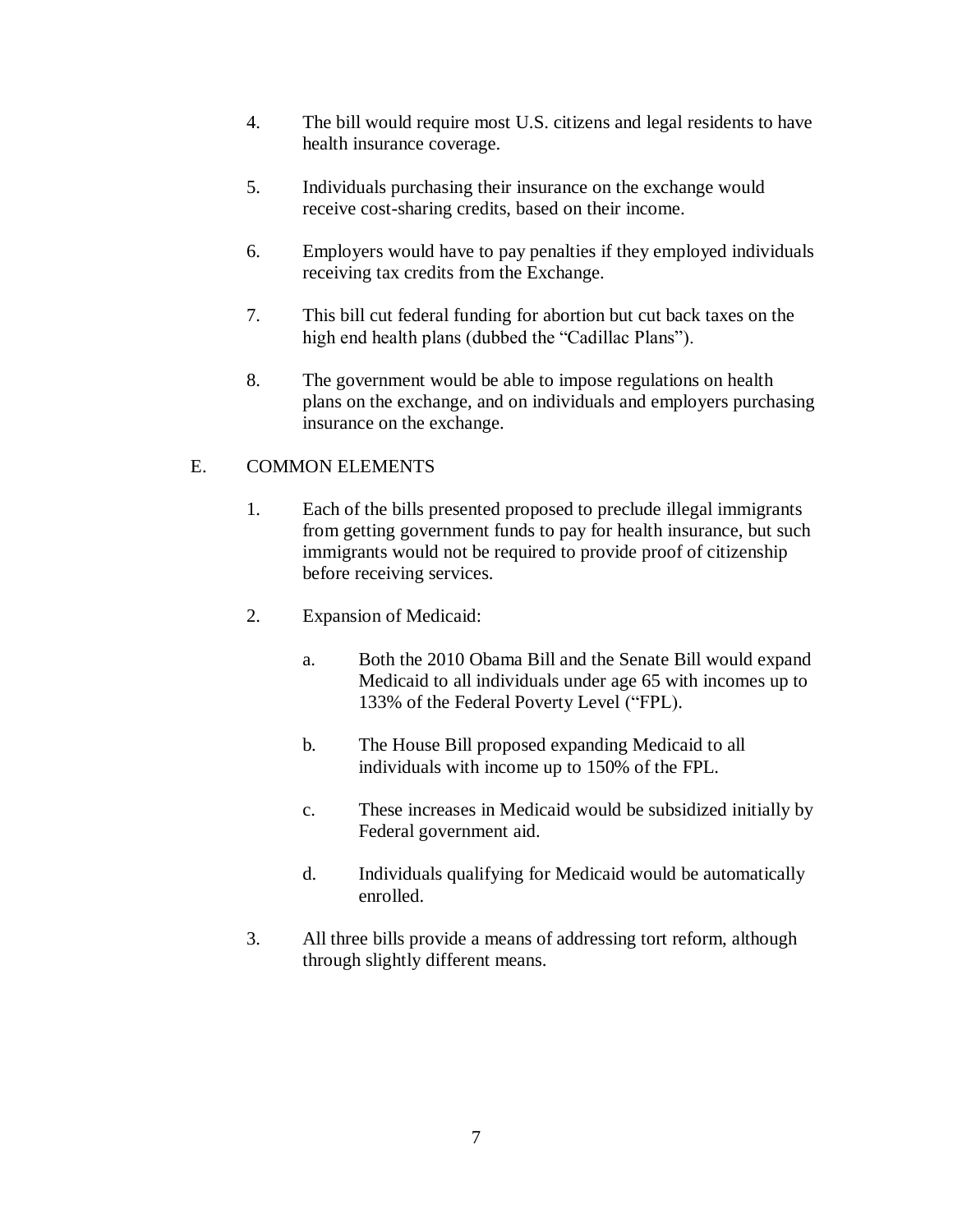#### <span id="page-9-0"></span>**IV. THE GREAT DEBATE: SHOULD HEALTH CARE BE NATIONALIZED OR OTHERWISE BE CONTROLLED BY THE FEDERAL GOVERNMENT?**

#### <span id="page-9-1"></span>A. WHAT DOES NATIONALIZED HEALTH CARE MEAN?

- 1. In light of the soaring costs of health care, the latest legislative attempts have focused on transitioning the system to a nationalized system instead the a privatized system currently in effect where:
	- a. Pharmaceutical companies can advertise and compete for business with the public.
	- b. Employers are free to determine whether or not they will even offer health care coverage to their employees, and, if offered, are free to choose a plan from competitors.
	- c. Individuals are free to purchase insurance on the open market if they so desire, and if they do not so desire, have no obligation to maintain health insurance (versus automobile insurance).
- 2. Under such nationalized system, medical care would be provided for ALL citizens, and the price of such care would be paid by the government. Health services provided would be regulated by the Federal government.

#### <span id="page-9-2"></span>B. ARGUMENT FOR A NATIONALIZED HEALTH CARE SYSTEM

- 1. By far the most controversial aspect of Health Care Reform is the extent to which the National Government will essentially take control over and remove "free enterprise" from the health care sector. However, some of the arguments in favor of a nationalized system are as follows:
	- a. Lower Costs: Proponents argue that nationalized health insurance would reduce the costs of health care significantly, including the costs of health care products. This is an assumption drawn from the fact that other countries with nationalized health care systems have lower costs for their health care products, including pharmaceuticals.
	- b. Increased Portability: Workers would gain greater portability if assured that they will have insurance in all job markets, since individuals would not feel pressured to stay in jobs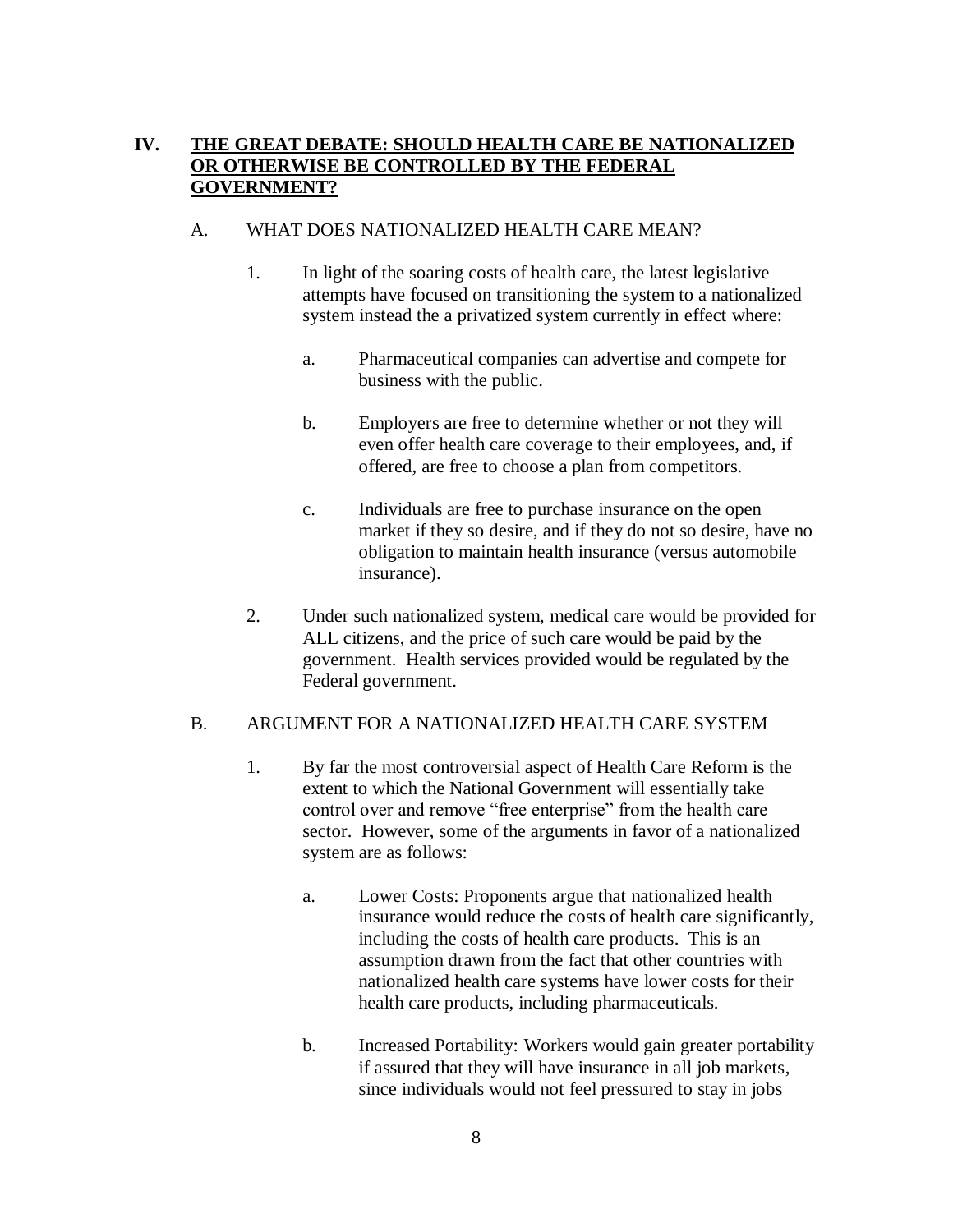they dislike in order to keep employment which offers health care insurance for their family.

c. Increased Innovation: It has been argued that the economy would benefit from greater innovation as individuals who have traditionally put off their aspirations of starting their own business for fear of losing health insurance would now be able to start these businesses. Traditionally, the market has reacted favorably to times when small business, created under innovative ideas, is flourishing and growing.

#### <span id="page-10-0"></span>C. ARGUMENT AGAINST A NATIONALIZED HEALTH CARE SYSTEM

- 1. As noted, the greatest fear of current health care reform is the idea of a nationalized health care system. While few would argue that something needs to be done soon, there is an inherent fear in turning over any portion of our free trade enterprise to national control.
- 2. Opponents of nationalized health care cite to other nations that have incorporated nationalized health care, and the obvious problems:
	- a. National health care does not ensure equal access to health care. Senior citizens may find coverage difficulty in accessing treatment. For example, New Zealand's coverage guidelines indicate that in care for end stage renal disease, persons over the age of 75 should generally not be considered when placement in renal facilities is difficult to obtain.
	- b. There is some evidence that without free enterprise playing any part in the industry, the quality of care, and the quality of health care products, are reduced. While the United States is considered to have the most expensive health care in the world, the actual quality of care is considered optimal. The U.S. has lower mortality rates for cancer patients than nations with socialized health care, due to new detection products, access to preventative medicine, and emphasis on early detection.
	- c. Some of those nations with nationalized health care are now in fact re-introducing free-market alternatives back into their health care systems- including Germany, Sweden, and Australia.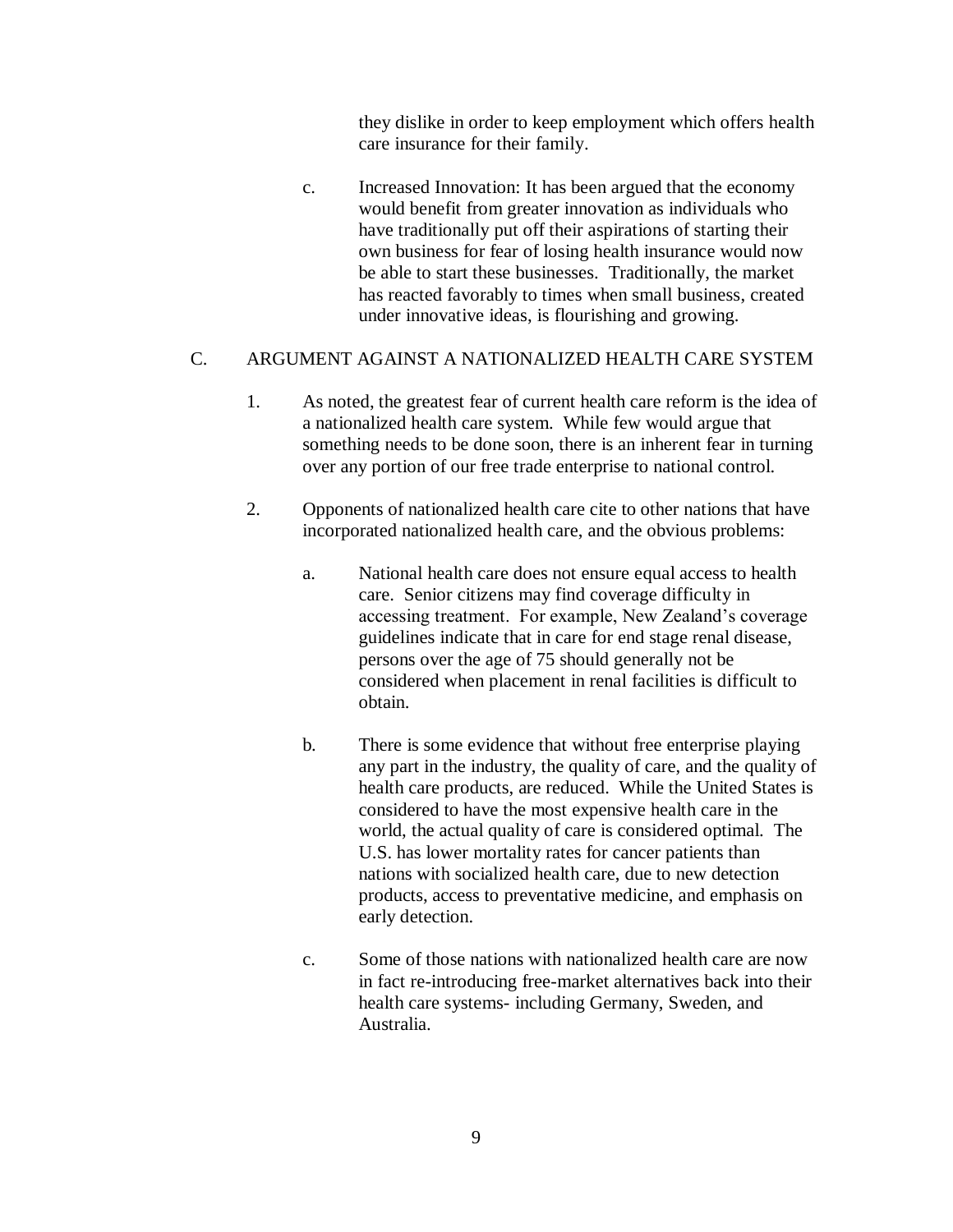# <span id="page-11-1"></span><span id="page-11-0"></span>**V. REACHING A NATIONAL CONSENSUS**

#### A. DIFFICULTIES

- 1. Opinions vary widely on the issue of nationalized health care and consensus will be difficult to reach. The national divide over this issue will present itself as the greatest obstacle for policy makers.
- 2. Obviously, there are serious philosophical ideals at stake.
	- a. At one end of the spectrum are those individuals who believe that the federal government has no right to delve into our private health system. Furthermore, they may not view health insurance as a fundamental right, or would argue that although basic care should be provided, it is inherently wrong to tax the working class for purposes of supporting those who do not work. At the heart of the this argument is a fear that such a system will push the nation closer to a socialist form of government, and will give unwarranted power to the federal government.
	- b. At the other end there are those who believe that health care is a fundamental right that should be given to all Americans, not just those fortunate enough to have found a well paying job and have the means to purchase health care. These individuals would cite to the lack of access of a significant portion of the population to health care as a sign of failure of the capitalist system.

#### <span id="page-11-2"></span>B. PARTY POLITICS

- 1. To date, any reform (or objection thereto) has tended to fall across party lines- while 54% of Democrats report supporting such a system, only 27% of Republicans support it.
- 2. Is this just a power struggle between the parties? Recent attempts at legislation by Congress seem to support this notion, and it has been quite successful in polarizing the parties.
	- a. The Summit held on February 24, 2010, in an attempt to address the issue between the parties, was again a less of a brainstorming session than an opportunity for the parties to vent.